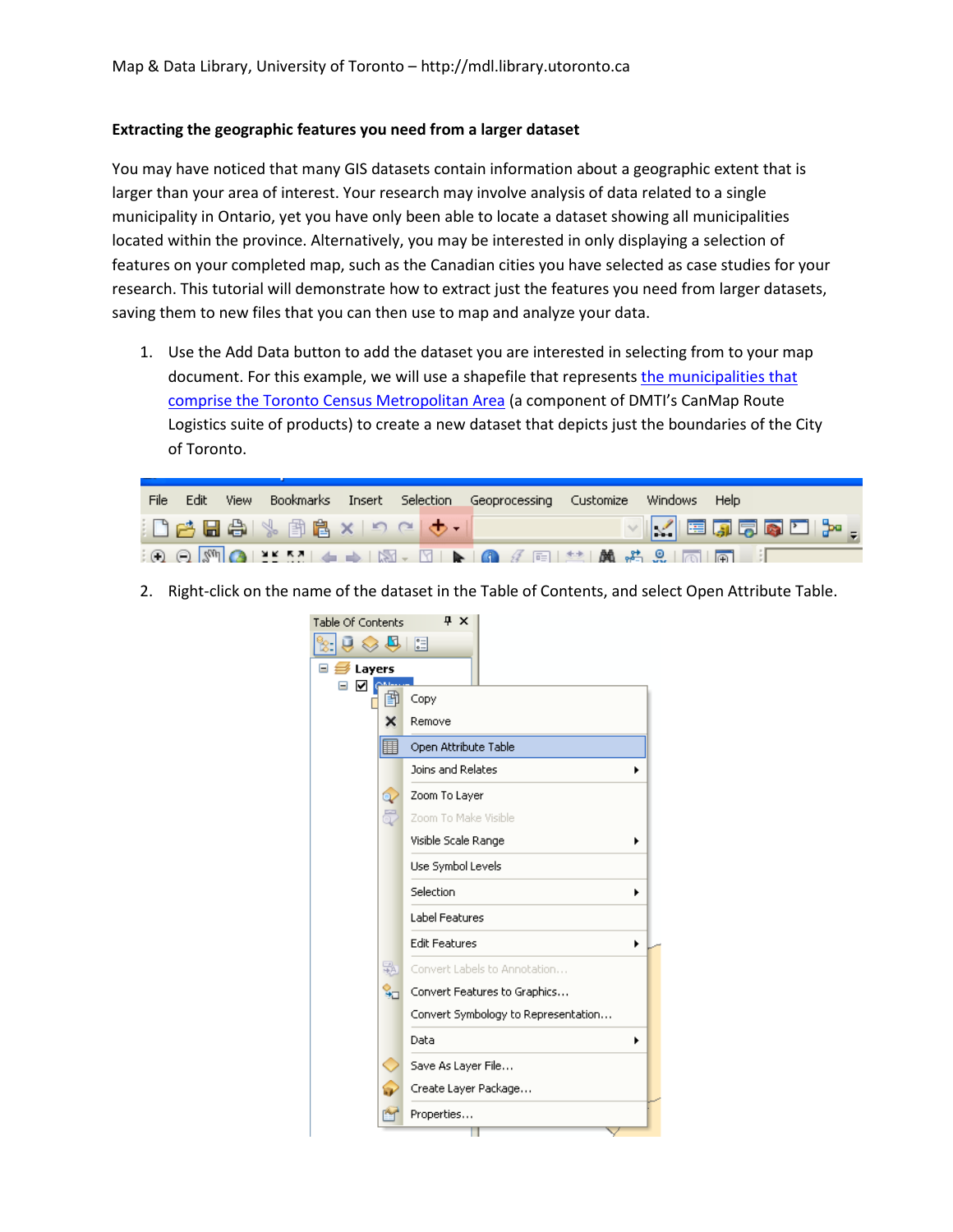3. Click in the grey box to the left of the row in which the City of Toronto appears. The row will be highlighted in blue. (If you were looking to select multiple municipalities, holding down the Ctrl key will allow you to select more than one at once.) Close the attribute table and return to the map. The outline of the city of Toronto will be highlighted in blue.



4. Right-click on the name of the layer in the Table of Contents, select Data, then Export Data…